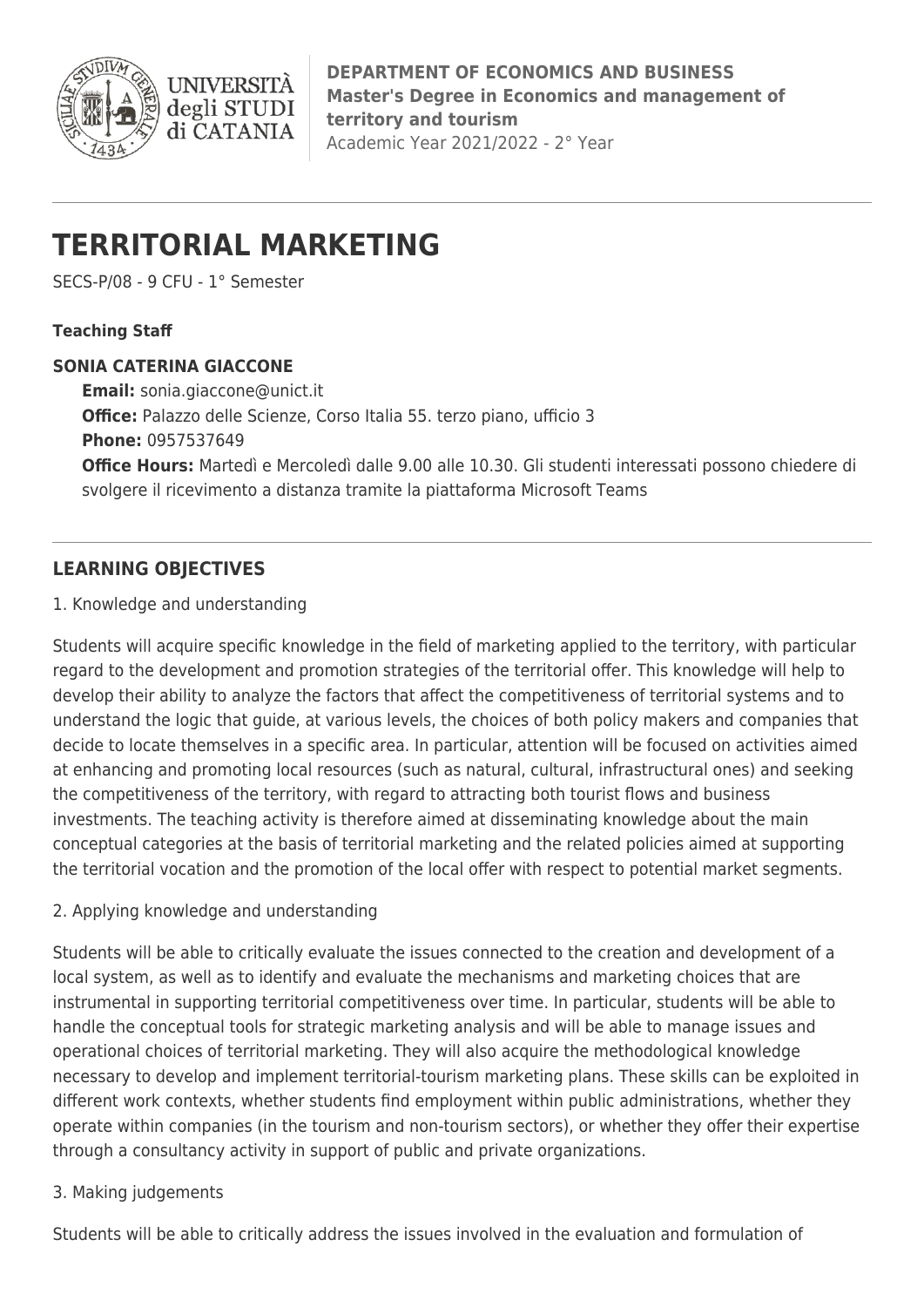marketing strategies of territorial systems and to reflect independently on the role of the strategic choices made in order to increase and defend over time the attractiveness of a territory with respect to its various target audiences. Furthermore, students will be asked to compare and evaluate, on the basis of previously acquired and processed information, various strategic options and territorial marketing tools. The individual and group activities that students are asked to carry out, in line with the topics addressed during the lessons, help to stimulate the students' ability to formulate analyzes and judgments in a critical and autonomous way.

#### 4. Communication skills

Students will be able to use, in a rigorous way, a technical language and to critically discuss the analytical and strategic aspects of territorial marketing. This ability is also stimulated by the constant interaction that takes place in the classroom between teacher and students, through an open and constructive debate on the issues addressed. Communication skills are also stimulated by other activities carried out during the course, such as classroom discussion of case studies and presentations of project works developed individually or in small groups by students.

#### 5. Learning skills

At the end of the cycle of lessons, students will have learned theoretical knowledge and acquired understanding and evaluation skills that will allow them to autonomously update and increase their territorial marketing skills. They will also have acquired the ability to critically deal with the reading and understanding of both scientific articles and strategic and marketing plans on the subject of territorial development and promotion. This learning ability is stimulated, during the lessons, by a participatory style that actively involves students also through the presentation and discussion of case studies as well as through the realization, individually or in small groups, of in-depth studies on specific themes or territorial marketing projects.

# **COURSE STRUCTURE**

The course is mainly organized through lectures, and it provides for an active participation of the students and a constant interaction between the students and the teacher. The topics included in the program are addressed not only through traditional lectures, but also through some testimonies provided in the classroom by professionals and other actors operating in the area as consultants or within public institutions or companies. In-depth activities are also carried out through the analysis and discussion of case studies in the classroom, as well as through individual insights on specific topics and group work.

Should teaching be carried out in mixed mode or remotely, it may be necessary to introduce changes with respect to previous statements, in line with the programme planned and outlined in the syllabus. Learning assessment may also be carried out on line, should the conditions require it.

#### **DETAILED COURSE CONTENT**

The Territorial Marketing course addresses the main conceptual categories in the area of marketing applied to territorial development, enhancement and promotion, according to competitiveness and sustainability criteria. The teaching aims to develop the knowledge and skills necessary to address, at a strategic and operational level, the issues related to the management and coordinated promotion of territorial systems with different vocations and prevailing activities , as well as the design of marketing